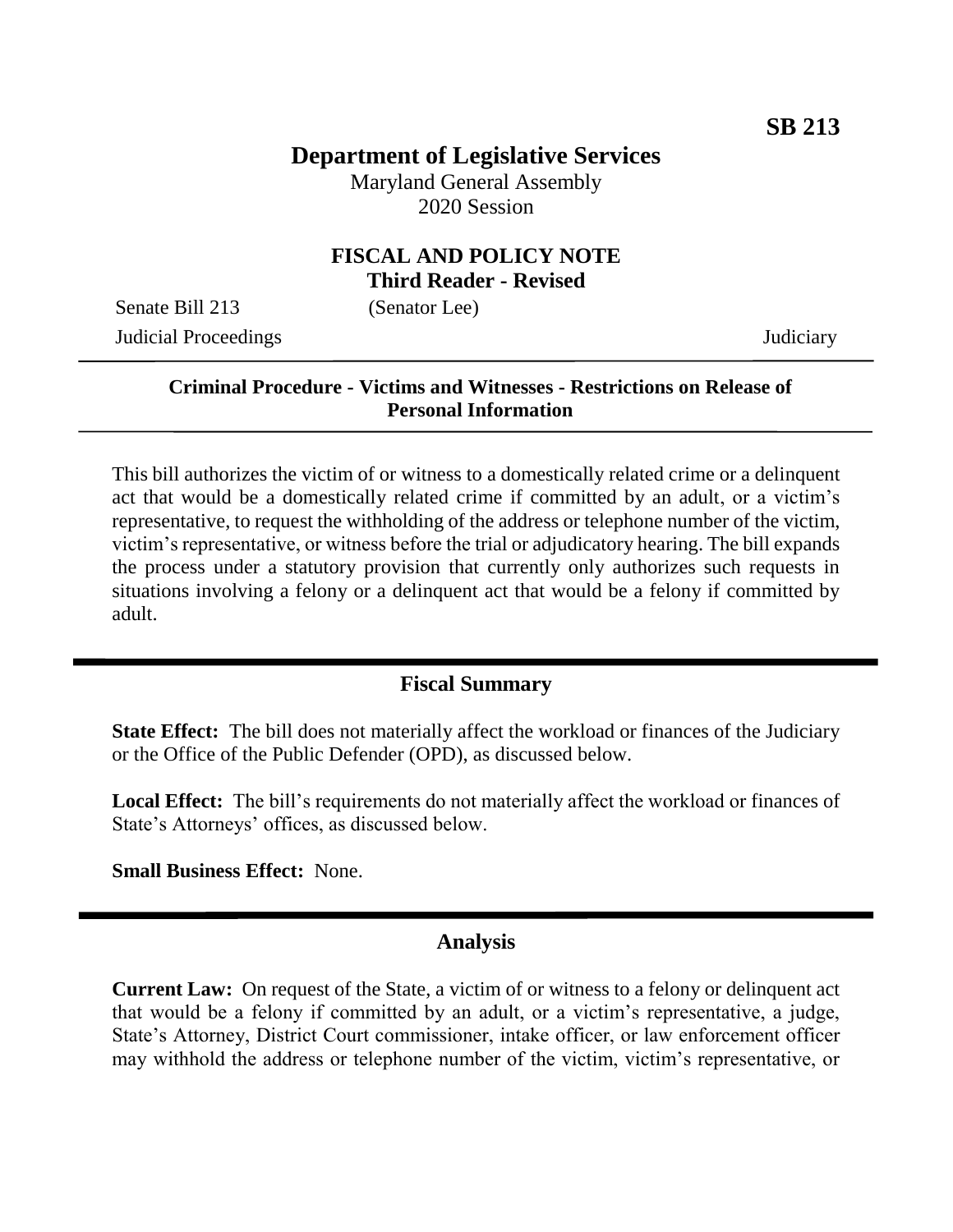witness before the trial or adjudicatory hearing in a juvenile delinquency proceeding, unless a judge determines that good cause has been shown for the release of the information.

A "domestically related crime" (under § 6-233 of the Criminal Procedure Article) is a crime committed by a defendant against a victim who is a "person eligible for relief" (under § 4-501 of the Family Law Article) or is a person who had a sexual relationship with the defendant within 12 months before the commission of the crime. Under § 4-501 of the Family Law Article, a "person eligible for relief" includes (1) the current or former spouse of the respondent; (2) a cohabitant of the respondent; (3) a person related to the respondent by blood, marriage, or adoption; (4) a parent, stepparent, child, or stepchild of the respondent or the person eligible for relief who resides or resided with the respondent or person eligible for relief for at least 90 days within one year before the filing of the petition; (5) a vulnerable adult; (6) an individual who has a child in common with the respondent; or (7) an individual who has had a sexual relationship with the respondent within one year before the filing of the petition.

**Background:** The Judiciary allows for the shielding of address and telephone number information for victims, victims' representatives, and witnesses under Maryland Rule 16-910 and Maryland Rule 16-912(g) with the filing of a Confidential Supplement (CC-DC-001S) or a Request to Shield My Address/Telephone Number in a Criminal Case Record (CC-DC-052). These forms allow a victim, victim's representative, or a witness to request the shielding of an address or a telephone number from public inspection for the protection of the victim, representative, or the witness in a criminal case filed in the District Court or circuit courts.

**State Expenditures:** The Judiciary advises that the bill impacts its ability to send automatically generated notices of trial dates and postponements, since the system used to generate those notices uses information in the electronic record. Regardless, the Judiciary advises that it does not anticipate a fiscal or operational impact on the courts. This estimate assumes that whatever process is used to send notices to victims and witnesses of felonies who have requested that their telephone numbers and addresses be withheld will be used for individuals who make such requests under the bill.

Although OPD may have to file additional motions in order to obtain withheld contact information for victims and witnesses, any such impact does not materially affect the workload or finances of OPD.

**Local Expenditures:** The Judiciary notes that if the court is not authorized to retain victim and/or witness information that the State has withheld, then State's Attorneys' offices will be responsible for notifying these individuals to appear for any required hearing. These requirements do not materially affect the workload or finances of State's Attorneys' offices, however.